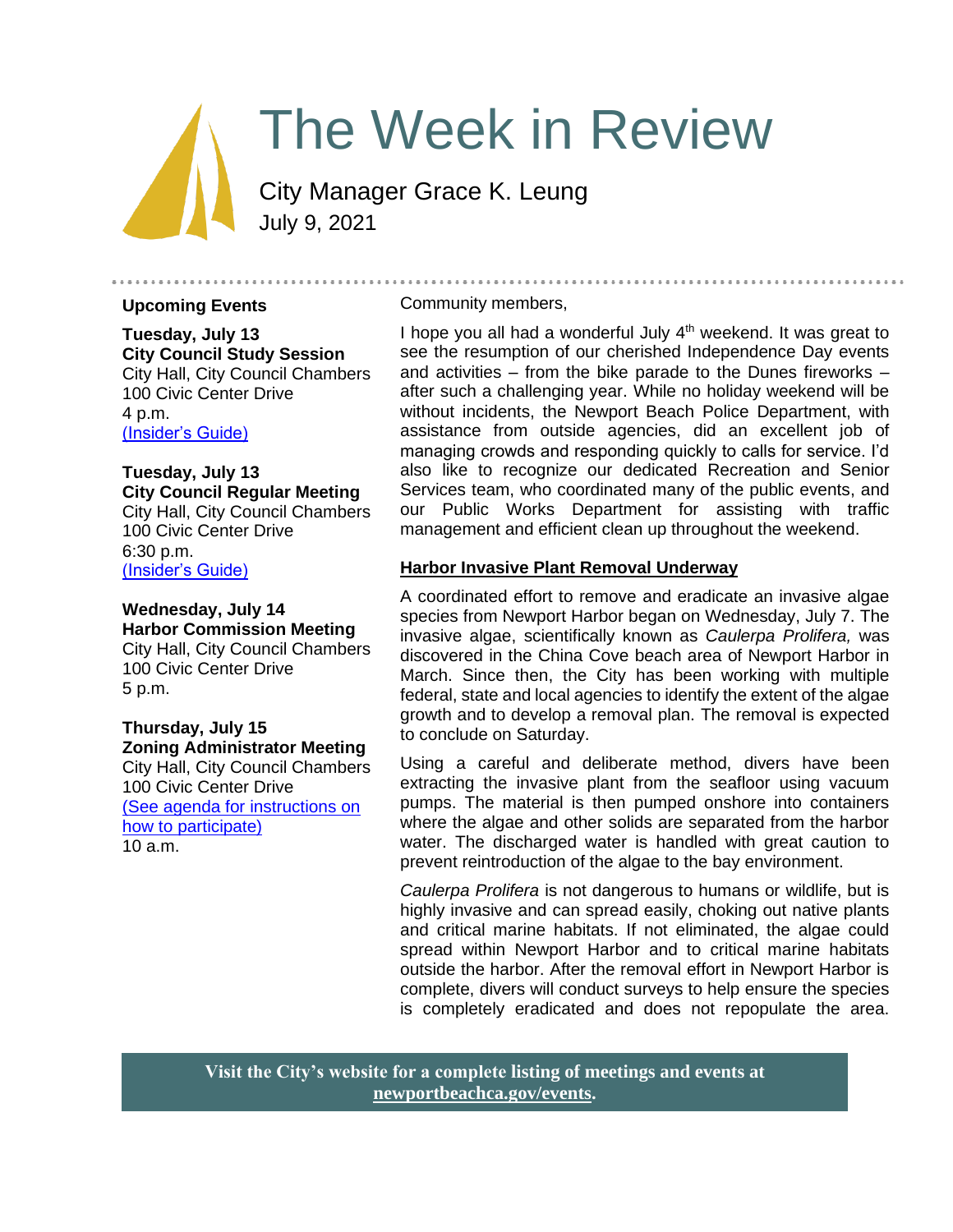# **COVID-19 Cases in Newport Beach**

As of July 7, the total number of COVID-19 cases in Newport Beach was 3,981 and the total cases in Orange County was 256,775. The number of recovered COVID-19 patients countywide as of July 7 was 250,203. These figures are provided to Orange County by the California Department of Public Health.

## **Updated Draft General Plan Housing Element Now Available!**

City staff and its consultant team have been working with the Housing Element Update Advisory Committee (HEUAC), Planning Commission, City Council, and the community over the past 18 months to prepare a draft of the updated General Plan Housing Element. As a reminder, this effort is required by the California Department of Housing and Community Development (HCD) in response to the 6<sup>th</sup> Cycle Regional Housing Needs Assessment (RHNA) allocation of 4,845 new housing units for Newport Beach.

An updated draft of the Housing Element has been made available online. Please click [here](http://www.newportbeachca.gov/DraftHEUpdate) to download and view it!

The City Council will be discussing this draft at its July 13, 2021, study session. Afterward, the City intends to transmit a progress draft to HCD for a preliminary 60-day review.

This is an early draft of the document. There will be additional opportunities to help shape it before it is adopted. The entire community is encouraged to participate and review it.

If you have any questions or to submit comments, please reach out to City staff by emailing [GPUpdate@newportbeachca.gov.](mailto:GPUpdate@newportbeachca.gov)

The City greatly appreciates the community's continued participation and engagement in this challenging and unprecedented update process.

## **Homelessness Update**

- A couple housed in November 2020 with City staff assistance now has full-time employment in Newport Beach. They both receive full employment benefits and consistent hours to maintain their housing.
- A person experiencing homelessness in Newport Beach was enrolled into services provided under contract by [City Net.](https://citynet.org/) He entered the Costa Mesa Bridge Shelter after receiving a negative COVID-19 test result.
- City Net transported a couple to Orange County's vital records department to complete housing voucher paperwork.
- Staff continues to provide food gift cards, support, and case management to several people sheltering in motels while they await placement into permanent, supportive housing.

For a comprehensive look at the City's ongoing efforts to address homelessness, please visit our web site [at this link.](https://www.newportbeachca.gov/trending/community-issues/homelessness) To donate, please visit our [Good Giving Program web page.](https://newportbeachca.gov/trending/community-issues/homelessness/how-you-can-help)

## **Insider's Guide for the Newport Beach City Council Meeting on July 13, 2021**

Our next City Council meeting is Tuesday, July 13. Items that may be of interest are highlighted below. The entire agenda, and all reports, can be viewed [here.](https://newportbeachca.gov/Home/Components/Calendar/Event/64222/72)

There will be a Study Session Meeting of the City Council at 4 p.m.:

- The Council will hear a presentation from Be Well OC, which provides a mobile crisis intervention program to assist community members struggling with mental health issues. CEO Marshall Moncrief will provide an overview of the organization's programs and services.
- As noted earlier, council members will review and discuss changes to the draft update of the City's General Plan Housing Element, following recent Council and community input. Staff will incorporate